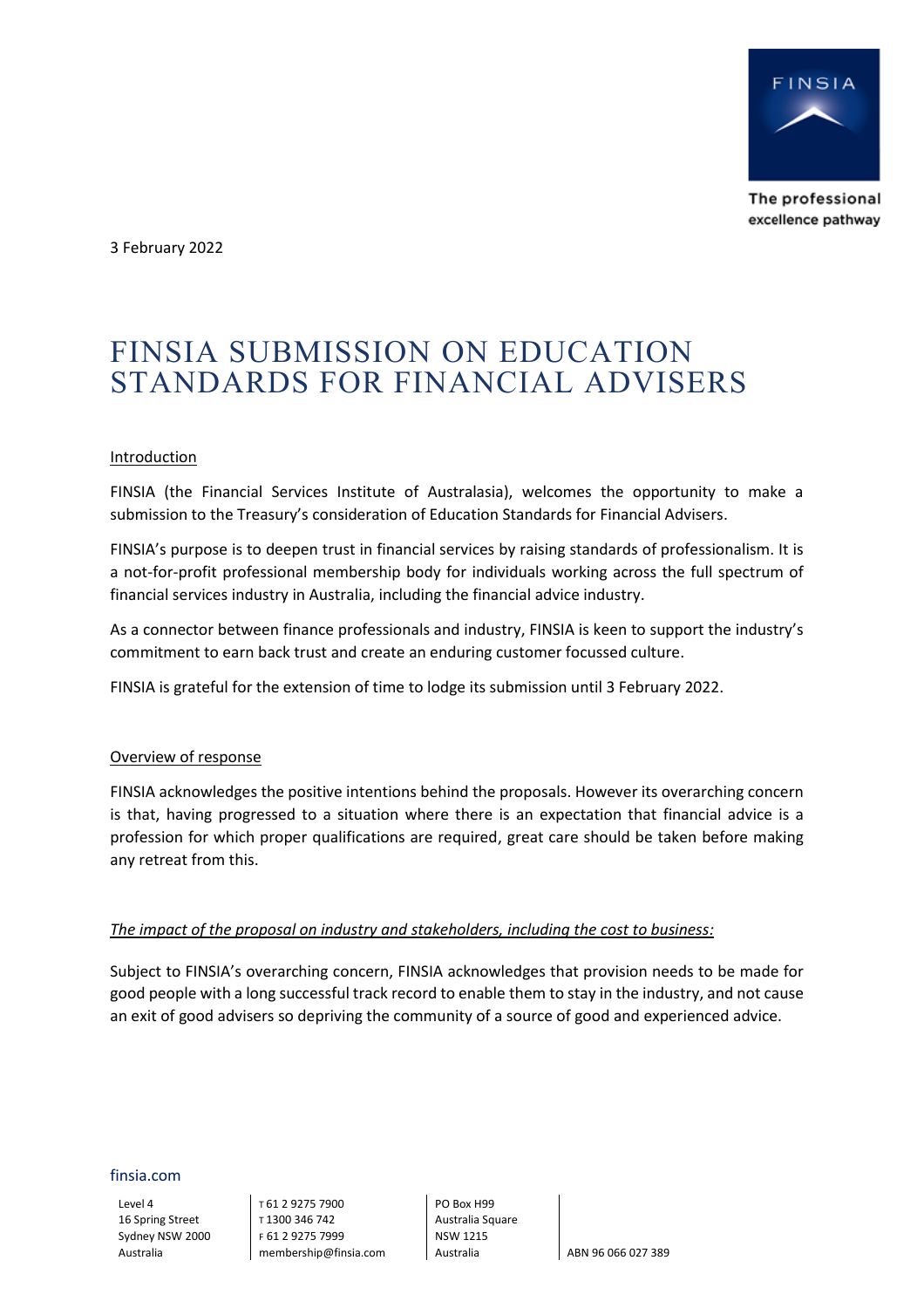*Whether the proposal meets the policy objective of streamlining the education standard and whether the proposed approach appropriately recognises on-the-job experience while ensuring there is a base level of knowledge across the financial advice industry:*

FINSIA suggests an extremely prescriptive approach will not work. The principles need to be broad. The onus should be placed on higher education providers to self-accredit their courses.

The onus should not be on individuals to self-assess as they are in a far less advantageous position to do so than providers.

The onus should not be on licensees. Licensees are not expert or skilled to do so. They also have a natural vested interest and may not be objective.

However while FINSIA acknowledges the positive intentions behind the proposals, we are concerned that 10 years' full time experience out of 12 years is too short, unnecessarily exclusionary and could easily be seen as a little too arbitrary.

As to length of experience, a planner who began in 2016, for example, has had no professional "lived" experience of the GFC, recession, rising interest rates or falling capital values. 20 years' experience would facilitate this lived experience and FINSIA suggests that 20 years should ideally be required.

However, those who have had parenting or other care responsibilities should not be unfairly disadvantaged or discriminated against. Those with this broader life experience should be positively encouraged to stay in the profession and 10 years full time out of 12 years overall experience would not facilitate this. FINSIA is concerned that a requirement for "full-time" gives no credit for substantial experience that might be less than 5 days per week but where the adviser had an active and valuable role completing CPD and seeing clients. FINSIA acknowledges that striking an appropriate balance is not easy, but suggests that a reasonable balance would be reflected in a requirement of 15 years of substantial paid work in the industry out of 20 years.

It would also be fair to note that due to the historical development of the profession there can be a range of specialists in financial planning with very different backgrounds - such as insurance or stockbroking/investments. These are a great resource for the community and worth bearing in mind in considering appropriate policy settings.

FINSIA suggests the possible use of professional bodies to assess whether professional experience has yielded the required knowledge and experience, such as the kinds of approach FINSIA uses in its Chartered Banker by Experience program. Professional associations are more likely than any other body to apply a tough but fair real-world approach in doing so. FINSIA's Chartered Banker by Experience program uses three assessments to assess across a wide range of knowledge.

FINSIA suggests the experience pathway should cease or "sunset" 5 years from 2026 i.e. in 2031. Consideration could be given to what qualification should be required for those who have very substantial experience but do not meet the "sunset".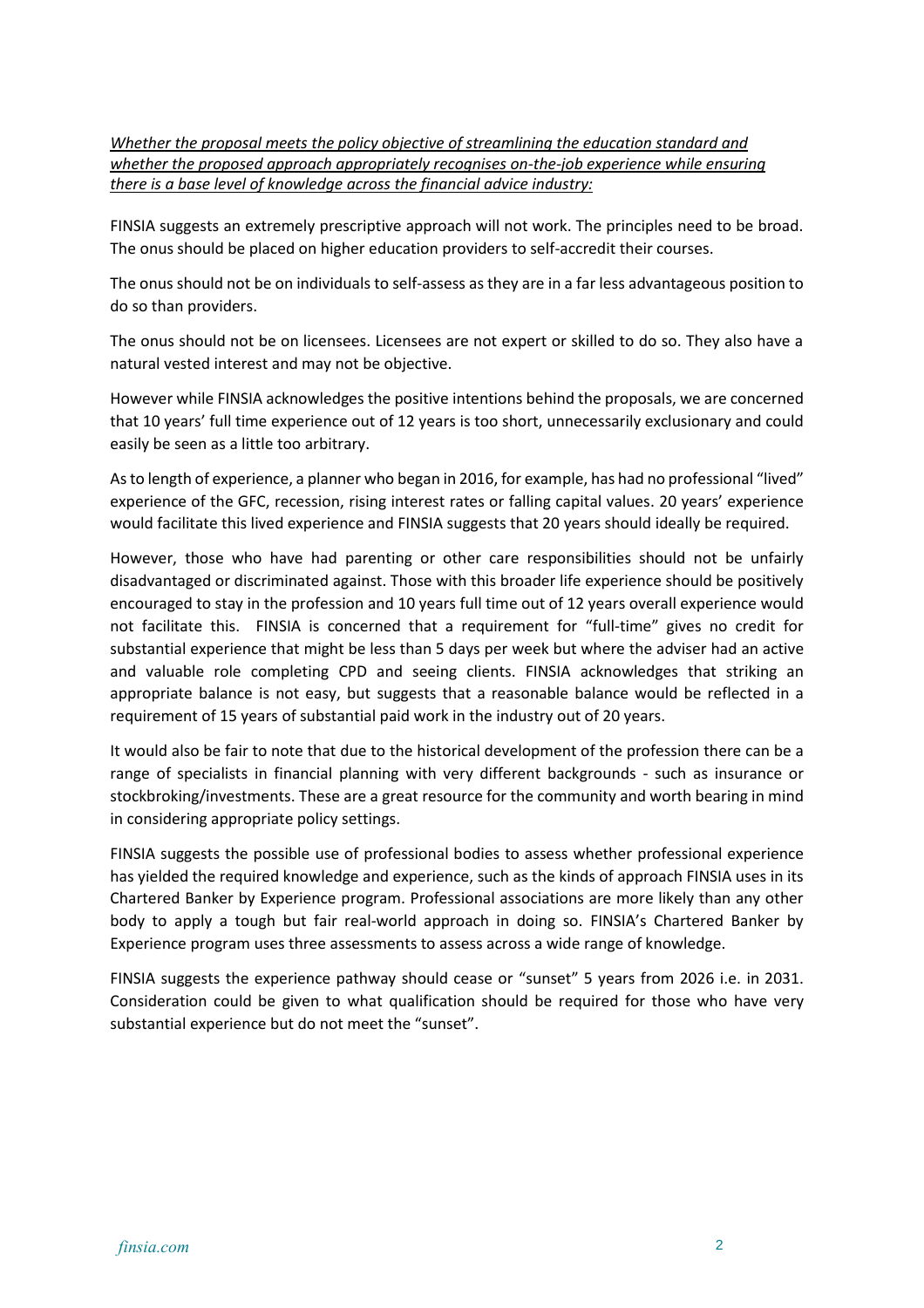# *What would enable other education providers such as registered training organisations and professional associations to offer courses that meet the proposed education requirements at an AQF 7, 8 or 9 level:*

FINSIA believes the onus should be placed on Higher Education Providers (HEPs) to self-accredit their courses and whom have experience in assessing and determining both curriculum and prior learning which must include specific financial planning competencies aligned to the global education standards for the industry, based upon the Financial Planning Standards Board.

There are many education providers already offering courses that meet the current National Financial Planning curriculum as established by FASEA, and which are in line with other professions (for example accounting).

FINSIA notes that issues may arise as to whether earlier courses which may no longer be offered have a sufficient standard. There seems to be no real option but to allow consideration of each of them on their merits.

Professional associations are also able to deliver programs that are equivalent for example to AQF 7, 8 or 9.

*Whether the professional year standard (set out in the Corporations (Work and Training Professional Year Standard) Determination 2018) should be amended to require additional study at a Graduate Certificate or Diploma (AQF 8) level to complement the broadening of the relevant fields of study. These could be done in a specialised area of the licensee and new entrant's choosing, allowing the professional year candidate to develop a deeper knowledge alongside their practical training:*

Professional qualifications should not be required as part of a Professional Year (PY). FINSIA believes the best practical outcome will be achieved by the PY focussing on job skills rather than academic ones. FINSIA is conscious that many PY candidates are already holding down their existing jobs and are coming to the PY with a Graduate Diploma of Financial Planning qualification already. The PY requires about 1500 hours or 32 hours per week. Even a Certificate level qualification would require about 400 hours on top of this as well as approx. \$12,000 costs incurred (i.e. \$,3000/unit and a Graduate Certificate of Financial Planning comprises 4 units of study). FINSIA believes the ability of PY candidates to meet an additional qualification and still maintain reasonable work life would be impossible, for little added value. The candidate can choose to gain such a qualification if they wish but should not be required to do so.

If a requirement for professional qualifications were included (so as to ensure for example specific financial planning competencies) FINSIA suggests there ought to be a proportionate reduction in other requirements of the Professional Year.